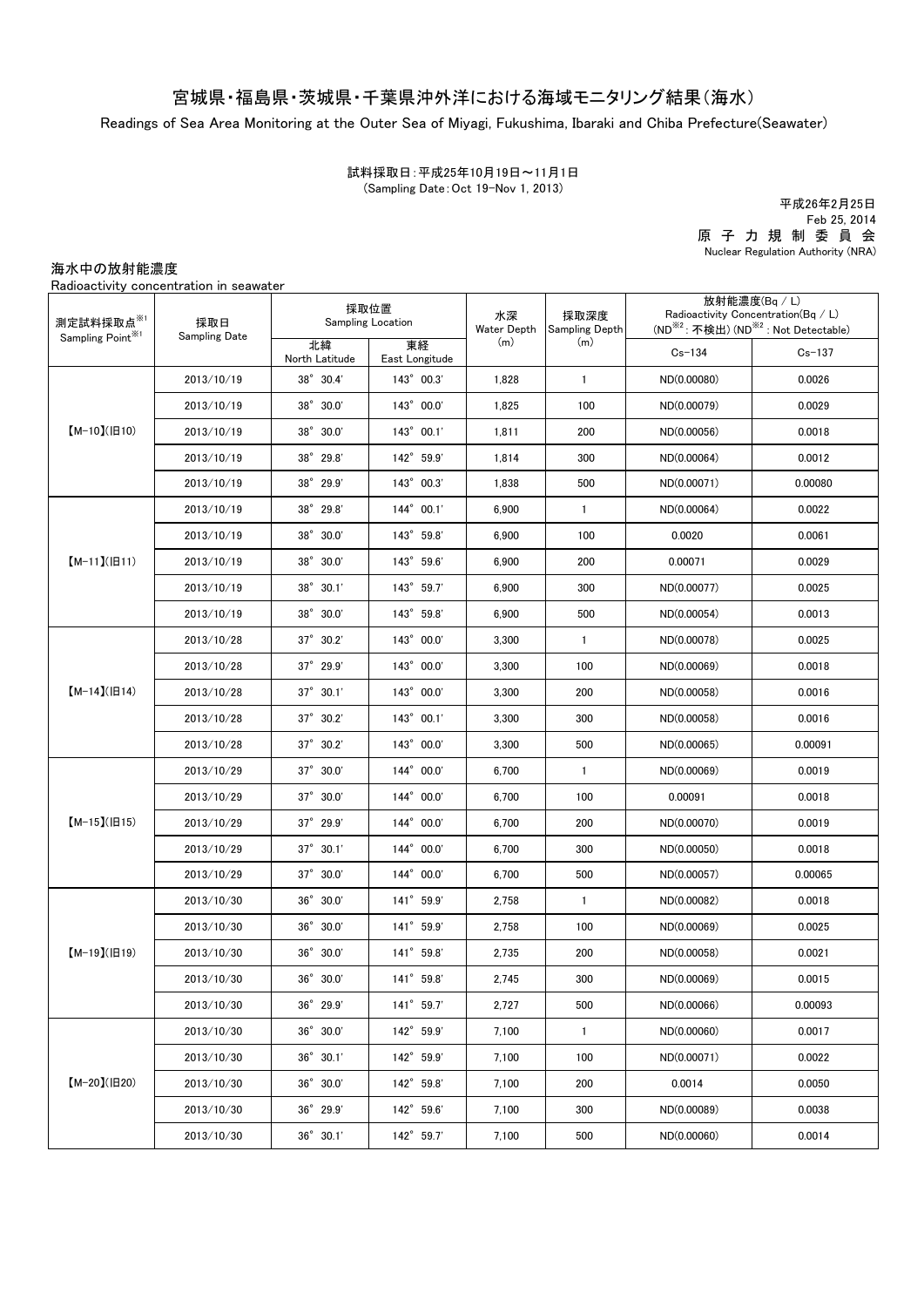| 測定試料採取点※1<br>Sampling Point <sup>※1</sup> | 採取日<br><b>Sampling Date</b> | 採取位置<br><b>Sampling Location</b> |                      | 水深<br>Water Depth | 採取深度<br><b>Sampling Depth</b> | 放射能濃度(Bq / L)<br>Radioactivity Concentration(Bq / L)<br>(ND <sup>※2</sup> : 不検出) (ND <sup>※2</sup> : Not Detectable) |            |
|-------------------------------------------|-----------------------------|----------------------------------|----------------------|-------------------|-------------------------------|----------------------------------------------------------------------------------------------------------------------|------------|
|                                           |                             | 北緯<br>North Latitude             | 東経<br>East Longitude | (m)               | (m)                           | $Cs - 134$                                                                                                           | $Cs - 137$ |
| $[M-21](H21)$                             | 2013/10/29                  | 36° 30.0'                        | 144° 00.0'           | 5.800             | $\mathbf{1}$                  | ND(0.00083)                                                                                                          | 0.0017     |
|                                           | 2013/10/29                  | 36° 30.0'                        | 144° 00.0'           | 5.800             | 100                           | ND(0.00060)                                                                                                          | 0.0015     |
|                                           | 2013/10/29                  | $36^{\circ}$ $30.0^{\circ}$      | 143° 59.9'           | 5.800             | 200                           | 0.00097                                                                                                              | 0.0039     |
|                                           | 2013/10/29                  | 36° 30.0'                        | 143° 59.6'           | 5.800             | 300                           | 0.00078                                                                                                              | 0.0028     |
|                                           | 2013/10/29                  | $36^{\circ}$ 30.1'               | 143° 59.8'           | 5.800             | 500                           | ND(0.00072)                                                                                                          | 0.0011     |
| $[M-25](H25)$                             | 2013/10/31                  | 35° 30.0'                        | 142° 00.0'           | 4,500             | $\mathbf{1}$                  | ND(0.00080)                                                                                                          | 0.0014     |
|                                           | 2013/10/31                  | 35° 29.7'                        | 141° 59.8'           | 4.500             | 100                           | ND(0.00065)                                                                                                          | 0.0019     |
|                                           | 2013/10/31                  | $35^{\circ}$ $30.0^{\circ}$      | 141° 59.9'           | 4,500             | 200                           | 0.00084                                                                                                              | 0.0034     |
|                                           | 2013/10/31                  | 35° 29.9'                        | 142° 00.0'           | 4.500             | 300                           | 0.0025                                                                                                               | 0.0068     |
|                                           | 2013/10/31                  | 35° 29.7'                        | 141° 59.9'           | 4,500             | 500                           | ND(0.00057)                                                                                                          | 0.0022     |
| $[M-26](H26)$                             | 2013/10/31                  | 35° 29.9'                        | 143° 00.0'           | 6.100             | $\mathbf{1}$                  | ND(0.00085)                                                                                                          | 0.0024     |
|                                           | 2013/10/31                  | 35° 29.9'                        | 143° 00.0'           | 6.100             | 100                           | ND(0.00068)                                                                                                          | 0.0026     |
|                                           | 2013/10/31                  | 35° 29.9'                        | 142° 59.9'           | 6,100             | 200                           | 0.0012                                                                                                               | 0.0038     |
|                                           | 2013/10/31                  | $35^{\circ}$ 29.8'               | 143° 00.0'           | 6.100             | 300                           | 0.0022                                                                                                               | 0.0061     |
|                                           | 2013/10/31                  | 35° 29.7'                        | 142° 59.8'           | 6,100             | 500                           | ND(0.00081)                                                                                                          | 0.0034     |
| $[M-27](B27)$                             | 2013/11/1                   | $35^{\circ}$ $25.9^{\circ}$      | 143° 59.9'           | 5.700             | $\mathbf{1}$                  | ND(0.00068)                                                                                                          | 0.0021     |
|                                           | 2013/11/1                   | 35° 29.9'                        | 144° 00.0'           | 5,700             | 100                           | ND(0.00060)                                                                                                          | 0.0016     |
|                                           | 2013/11/1                   | 35° 29.9'                        | 144° 00.2'           | 5.700             | 200                           | 0.00083                                                                                                              | 0.0029     |
|                                           | 2013/11/1                   | 35° 29.8'                        | 144° 00.1'           | 5,700             | 300                           | 0.0015                                                                                                               | 0.0047     |
|                                           | 2013/11/1                   | 35° 30.3'                        | 144° 00.2'           | 5,700             | 500                           | 0.0011                                                                                                               | 0.0038     |

### ※1 【 】内の番号は、図の測点番号に対応。

※1 The character enclosed in parentheses indicates Sampling Point in figure.

※2 NDの記載は、海水の放射能濃度の検出値が検出下限値を下回る場合。

※2 ND indicates the case that the detected radioactivity concentration in seawater was lower than the detection limits.

### \* 原子力規制委員会の委託事業により、(公財)海洋生物環境研究所が採取した試料を(公財)日本分析センターが分析。

\* The samples of seawater collected by Marine Ecology Research Institute (MERI) were analyzed by Japan Chemical Analysis Center (JCAC)

on the project commissioned by Nuclear Regulation Authority (NRA).

\* 「水浴場の放射性物質に関する指針について(改訂版)」(環境省)において、自治体等が水浴場開設の判断を行う際に考慮する、水浴場の放射性物質に 係る水質の目安は、以下のとおり。

-放射性セシウム(放射性セシウム134及び放射性セシウム137の合計)が10Bq/L以下

\* "Guidelines for Radioactive Substances in Bathing Areas" released by Ministry of Environment gives an indication of the water quality for municipalities to open bathing areas as follows :

- The concentration of radioactive Cs (Cs-134 and Cs-137) is lower than or equal to 10 Bq/L

### (参考)

平成20-22年度「海洋環境放射能総合評価事業」の福島第一海域(福島第一発電所から約25km付近)の環境放射能調査の結果: Cs-137:0.0012~0.0019Bq/L

(Reference)

The result of the environmental radioactivity measurement in the seawater around Fukushima Dai-ichi NPP (around 25km distance from Fukushima Dai-ichi NPP)shown in the report "Oceanic Environmental Radioactivity Synthesis Evaluation Business " FY 2008-2010 : Cs-137:0.0012~0.0019 Bq/L